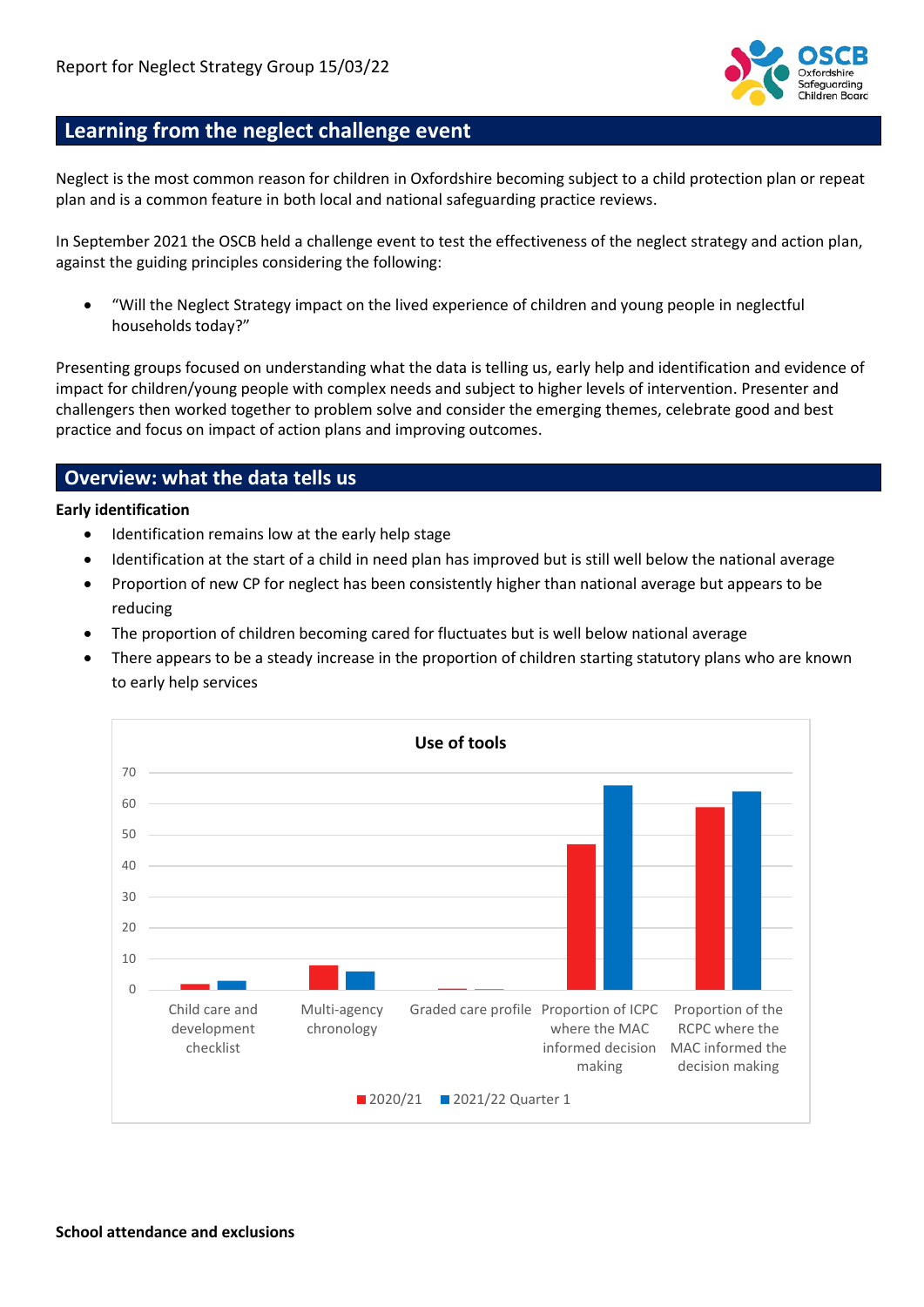

- Persistent absence rates were 3 times as high for children starting a Child in Need plan or period of care, and twice as high for Child Protection plans
- There is a very significant gap between the proportion of children in these groups who had attendance of less than 95% when compared with all children. Half of children with a new CP plan had less than 95% attendance

## **What is going well**

- The strategic approach taken in Oxfordshire to looking at systems and culture change in improving the response to neglect
- Development of services, systems and process alongside a multi-agency shift in terms of perception and response
- Increased recognition by partners of roles and responsibilities and willingness to engage a strategy to support those who are no as aware or as engages as others
- Development of training and supervisory practice
- Strong emphasis on addressing emerging concerns through early help
- Embedding the lived experience of the child into practice
- Acknowledgement of family strengths in practice
- Focus on SMART, child-focused plans recognising neglect cannot be addressed in a short period of time

# **Areas for improving practice/further development**

### **Use of language:**

• consider how language is used and the implications for practice particularly in relation to use of the word neglect with families

### **Recognising the impact of neglect on the individual child:**

- developing a more sophisticated approach (and not relying on the same tools)
- considering other vulnerable groups in our strategy
- ensuring all the developmental needs of the child are explored

### **Recognising the complex lives of parents and carers**

- Embedding knowledge of the daily lived experience of the parent/carer to better understand why the needs of a child/young person are not being met, what challenges are faced by parents and what are their strengths
- Recognising relational practice

### **Recognising factors that impact on parental engagement with services including daily lived experience of practitioners**

#### **Use of tools**

- Expand the suites of available tools and ensure each tool has specific aims and objectives, methodology and possible adaptations
- Focus on outcomes for our interventions

## **Communicating the learning and launch of the revised strategy**

The OSCB Business Unit will develop a comms plan for the launch of the neglect strategy, to share with the group. The comms plan will detail leads, outline the core messages and share the means of communication, e.g. website, social media, direct mail, dissemination across the network, e.g. via subgroups, on schools news, CEF newsletter, etc.